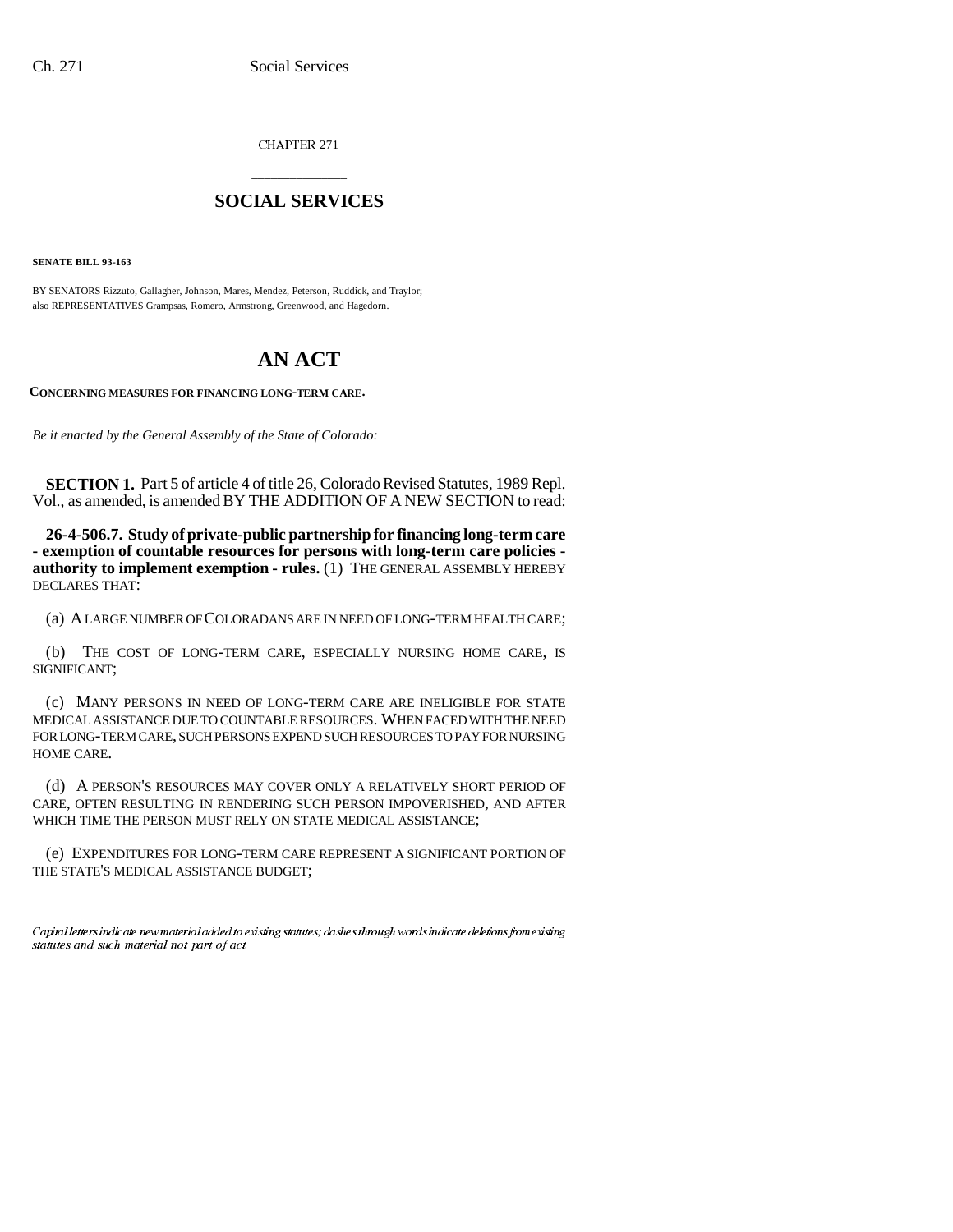(f) UNLESS COLORADO IMPLEMENTS NEW METHODS FOR FINANCING LONG-TERM CARE, WHICH METHODS INCLUDE PARTICIPATION BY THE PRIVATE SECTOR, THE COST TO THE STATE FOR LONG-TERM CARE WILL INCREASE ASTRONOMICALLY; AND

(g) IT IS THEREFORE APPROPRIATE TO ENACT LEGISLATION THAT ALLOWS THE STATE DEPARTMENT, UPON A DETERMINATION BY THE EXECUTIVE DIRECTOR OF THE STATE DEPARTMENT THAT IT IS FEASIBLE, TO DESIGN AND IMPLEMENT A PRIVATE-PUBLIC PARTNERSHIP FOR FINANCING LONG-TERM CARE IN THIS STATE.

(2) THE STATE DEPARTMENT SHALL STUDY THE FEASIBILITY OF IMPLEMENTING A PRIVATE-PUBLIC PARTNERSHIP PROGRAM FOR FINANCING LONG-TERM CARE. IT IS THE GENERAL ASSEMBLY'S INTENT THAT SUCH A PROGRAM SHALL BE DESIGNED TO ENCOURAGE INDIVIDUALS TO PURCHASE LONG-TERM CARE INSURANCE BY PROVIDING UNDER THE MEDICAL ASSISTANCE PROGRAM A FULL OR PARTIAL RESOURCE EXEMPTION AND ESTATE RECOVERY WAIVER FOR THE INDIVIDUAL WHO APPLIES FOR MEDICAL ASSISTANCE PURSUANT TO THIS ARTICLE. THE AMOUNT OF THE RESOURCE EXEMPTION AND THE EXTENT OF THE ESTATE RECOVERY WAIVER SHALL BE SET FORTH IN RULES ADOPTED BY THE STATE BOARD. HOWEVER, THE RESOURCE EXEMPTION AND THE AMOUNT OF ASSISTANCE WHICH SHALL NOT BE SUBJECT TO ESTATE RECOVERY SHALL BE RELATED TO THE AMOUNT OF LONG-TERM CARE BENEFITS PAID UNDER THE INSURANCE POLICY ON BEHALF OF THE MEDICAL ASSISTANCE RECIPIENT.

(3) IN CONDUCTING THE FEASIBILITY STUDY, THE STATE DEPARTMENT SHALL CONSIDER, AT A MINIMUM, THE FOLLOWING:

(a) OTHER STATES' EXPERIENCES AND PROGRAMS;

(b) THE PROJECTED IMPACT OF THE PROGRAM ON TOTAL MEDICAL ASSISTANCE EXPENDITURES;

(c) THE TARGET POPULATION FOR THE PROGRAM;

(d) THE STANDARDS FOR QUALIFYING LONG-TERM CARE INSURANCE POLICIES UNDER THE PROGRAM;

(e) PUBLIC AWARENESS OF AND EDUCATION ABOUT THE PROGRAM;

(f) THE EXTENT TO WHICH THE PROGRAM PARTICIPANTS CAN BE MONITORED IN ORDER TO ASSESS THE EFFICIENCY AND SUCCESS OF THE PROGRAM;

(g) THE EXTENT TO WHICH THE INSURANCE INDUSTRY SHOULD BE REGULATED IN CONNECTION WITH THE PROGRAM IN ORDER TO MAXIMIZE INFORMED CHOICES BY CONSUMERS; AND

EXPECTED FUNCTIONS AND RESOURCES OF THE STATE AND COUNTY DEPARTMENTS NECESSARY FOR IMPLEMENTATION AND ADMINISTRATION OF THE PROGRAM.

(4) (a) TO FACILITATE A COMPREHENSIVE STUDY OF THE PROGRAM, THE STATE DEPARTMENT SHALL COOPERATE WITH AND RECEIVE RECOMMENDATIONS FROM AN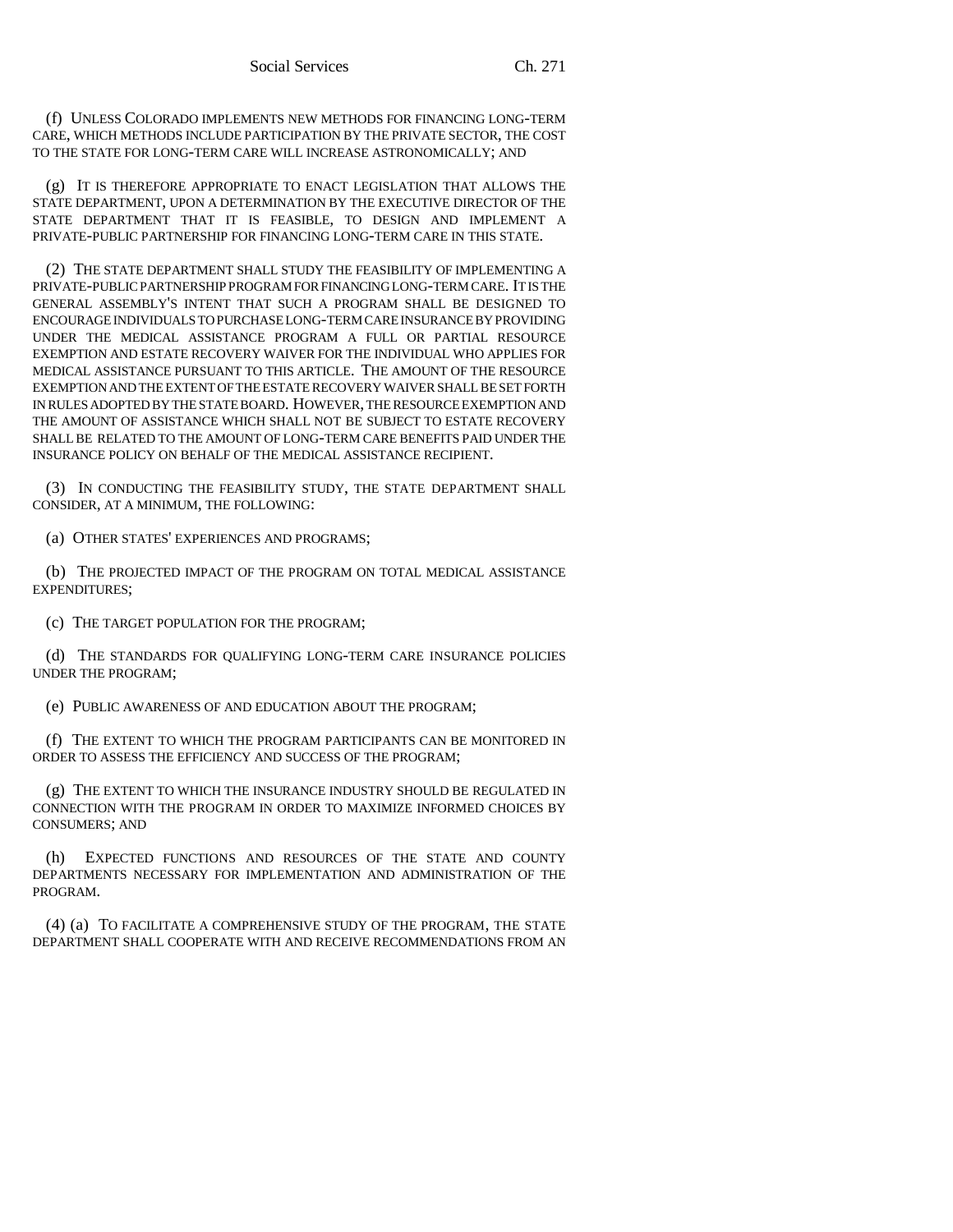### Ch. 271 Social Services

ADVISORY COMMITTEE, WHICH THE EXECUTIVE DIRECTOR OF THE STATE DEPARTMENT IS HEREBY AUTHORIZED TO ESTABLISH. THE COMMITTEE SHALL CONSIST OF NOT LESS THAN THIRTEEN MEMBERS, INCLUDING A CHAIRPERSON, WHO SHALL BE APPOINTED BY THE EXECUTIVE DIRECTOR OF THE STATE DEPARTMENT AND SHALL SERVE WITHOUT COMPENSATION. MEMBERS APPOINTED BY THE EXECUTIVE DIRECTOR OF THE STATE DEPARTMENT SHALL BE FROM AMONG THE FOLLOWING GROUPS OR AGENCIES:

(I) FINANCIAL PLANNERS;

(II) INSURANCE COMPANIES;

(III) CONSUMER ADVOCATES;

(IV) ASSOCIATIONS OF LONG-TERM CARE PROVIDERS;

(V) THE DIVISION OF INSURANCE WITHIN THE DEPARTMENT OF REGULATORY AGENCIES;

(VI) THE STATE DEPARTMENT OF SOCIAL SERVICES.

(b) THIS SUBSECTION (4) IS REPEALED, EFFECTIVE JULY 1, 1995.

(5) NO LATER THAN DECEMBER 1, 1993, THE STATE DEPARTMENT SHALL SUBMIT A REPORT TO THE GENERAL ASSEMBLY ADDRESSING THE FEASIBILITY OF IMPLEMENTING A PRIVATE-PUBLIC PARTNERSHIP PROGRAM FOR FINANCING LONG-TERM CARE. THE REPORT SHALL SPECIFICALLY ADDRESS THE ITEMS TO BE CONSIDERED IN ACCORDANCE WITH SUBSECTION (3) OF THIS SECTION.

(6) IF, BASED ON THE FEASIBILITY STUDY REQUIRED BY SUBSECTION (2) OF THIS SECTION, A DETERMINATION IS MADE BY THE EXECUTIVE DIRECTOR OF THE STATE DEPARTMENT THAT A PRIVATE-PUBLIC PARTNERSHIP PROGRAM FOR FINANCING LONG-TERM CARE WOULD BE FEASIBLE AND UPON REVIEW AND APPROVAL OF THE PLAN BY THE JOINT BUDGET COMMITTEE, THE STATE DEPARTMENT SHALL IMPLEMENT AND ADMINISTER SUCH A PROGRAM. THE PROGRAM SHALL BE IMPLEMENTED NO LATER THAN JULY 1, 1994, AND SHALL BE CONSISTENT WITH THE GENERAL ASSEMBLY'S INTENT EXPRESSED IN SUBSECTION (2) OF THIS SECTION. THE STATE BOARD OF SOCIAL SERVICES AND THE DIVISION OF INSURANCE SHALL ADOPT RULES NECESSARY FOR THE IMPLEMENTATION OF THE PROGRAM, IN ACCORDANCE WITH SECTION 24-4-103,C.R.S. THE DIVISION OF INSURANCE RULES SHALL BE CONSISTENT WITH STANDARDS RECOMMENDED IN THE FEASIBILITY STUDY.

(7) THE STATE DEPARTMENT SHALL SEEK ANY NECESSARY FEDERAL WAIVER OR FEDERAL APPROVAL FOR AN AMENDMENT TO THE STATE'S MEDICAL ASSISTANCE STATE PLAN PRIOR TO THE IMPLEMENTATION OF THE PROGRAM.

(8) NOTHING IN THIS SECTION SHALL BE CONSTRUED AS AUTHORIZING AN APPROPRIATION FOR THE IMPLEMENTATION OR ADMINISTRATION OF THE PRIVATE-PUBLIC PARTNERSHIP PROGRAM FOR LONG-TERM CARE.

**SECTION 2.** 26-4-403.3, Colorado Revised Statutes, 1989 Repl. Vol., as amended, is amended BY THE ADDITION OF A NEW SUBSECTION to read: